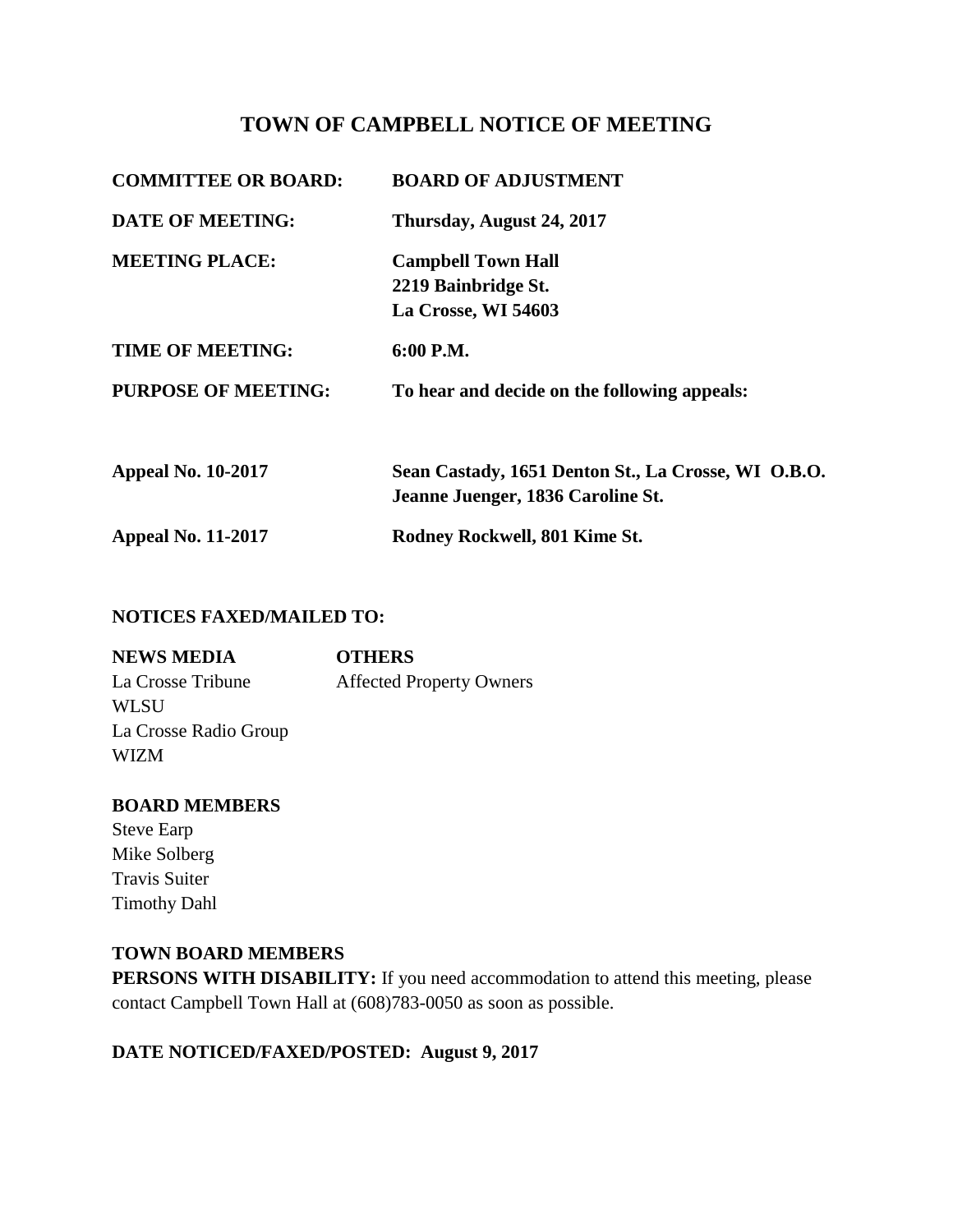#### **NOTICE OF APPEAL**

NOTICE IS HEREBY GIVEN THAT ON THE 24th day of AUGUST, 2017 at 6:00 P.M. AT CAMPBELL TOWN HALL, 2219 BAINBRIDGE STREET, LA CROSSE, WI, THERE WILL BE HEARD AND CONSIDERED BY THE BOARD OF ADJUSTMENT CREATED UNDER THE TERMS AND PROVISIONS OF THE TOWN OF CAMPBELL ZONING ORDINANCE, THE APPEAL OF:

## **SEAN CASTADY, 1651 DENTON ST. LA CROSSE, WI 54603 O.B.O. JEANNE JUENGER, 1836 CAROLINE ST. LA CROSSE, WI 54603**

THE FOLLOWING DESCRIBED PROPERTY IN THE TOWN OF CAMPBELL: JACKIE MANOR LOT 12 in Section 19, R7W, T16N. Property Address: Hinkley Rd. & Tellin Ct., Town of Campbell

REASON FOR APPEAL: Permit denied to construct a 54' x 30' single family two story home that will lie partially within the required 60' setback from the centerline of Tellin Ct. AND will lie partially within the required 25' setback from the rear yard lot line.

# **ANY PERSON HAVING A CONCERN IN THIS MATTER WILL BE GIVEN THE OPPORTUNITY TO BE HEARD RELATIVE TO THE GRANTING OR DENIAL OF THE APPEAL.** *WRITTEN CORRESPONDENCE CAN BE READ INTO THE RECORD OF A PUBLIC HEARING BY THE SUBMITTING INTERESTED PARTY OR REPRESENTATIVE. A TECHNICAL REPORT PREPARED AND SUBMITTED BY OTHER GOVERNMENTAL AGENCIES SHALL BE READ INTO THE RECORD. ALL OTHER CORRESPONDENCE IS RETAINED ON FILE WITH THE ZONING ADMINISTRATOR.*  IF YOU HAVE ANY QUESTIONS, PLEASE CALL (608)783-0050.

 $\text{DATED}$  THIS  $\_\_\_\text{day\,of}$ 

\_\_\_\_\_\_\_\_\_\_\_\_\_\_\_\_\_\_\_\_\_\_\_\_\_\_\_\_\_\_\_\_\_\_\_\_\_\_\_\_\_\_\_\_\_\_\_

Chadwick Hawkins, Zoning Administrator

**PERSONS WITH DISABILITIES: IF YOU NEED ACCOMODATION TO ATTEND THIS MEETING, CONTACT CAMPBELL TOWN HALL (608)783-0050 THE WEDNESDAY BEFORE THE MEETING SO THAT ARRANGEMENTS CAN BE MADE.**